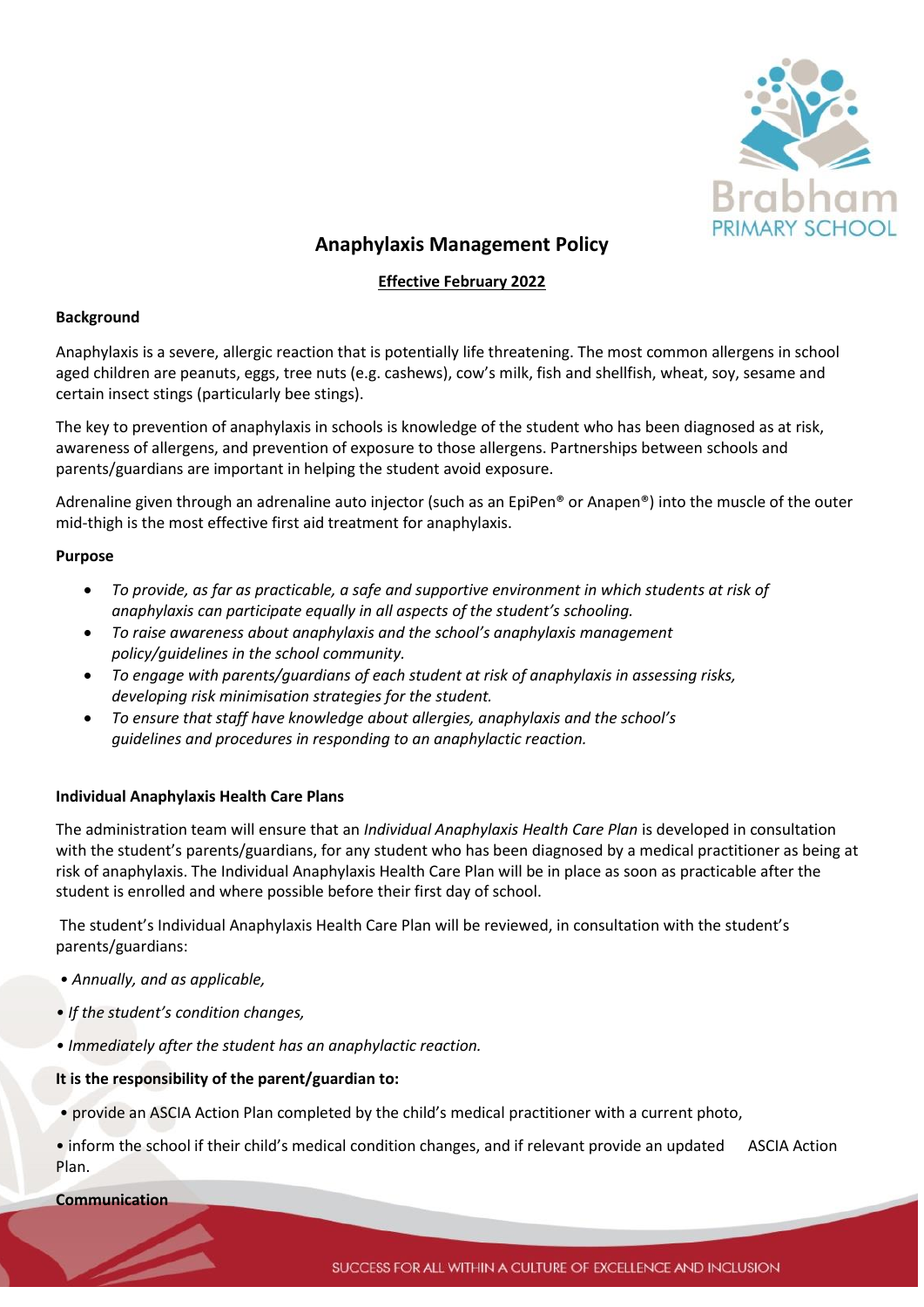The admin team will be responsible for providing information to all staff, students and parents/guardians about anaphylaxis and development of the school's anaphylaxis management strategies.

Volunteers and casual relief staff will be informed on arrival at the school if they are caring for a student at risk of anaphylaxis and their role in responding to an anaphylactic reaction.

## **Staff Training and Emergency Response**

Teachers and other school staff who have contact with the student at risk of anaphylaxis, are encouraged to undertake training in anaphylaxis management including how to respond in an emergency.

At other times, while the student is under the care or supervision of the school, including excursions, break times, camps and special event days, Admin must ensure that there is a sufficient number of staff present who have up to date training and know how to recognise, prevent and treat anaphylaxis.

Wherever possible, training will take place before the student's first day at school. Where this is not possible, an interim plan will be developed in consultation with the student's parents/guardians. The school's first aid procedures and student's *ASCIA Action Plan* will be followed when responding to an anaphylactic reaction.

#### **Risk Minimisation**

The key to prevention of anaphylaxis is the identification of allergens and prevention of exposure to them. The school can employ a range of practical prevention strategies to minimise exposure to known allergens. The table below provides examples of risk minimisation strategies.

| <b>Setting</b> | <b>Considerations</b>                                                                                                                                      |
|----------------|------------------------------------------------------------------------------------------------------------------------------------------------------------|
| Classroom      | Display a copy of the students ASCIA Action Plan in the classroom.<br>$\bullet$                                                                            |
|                | Teacher/school to liaise with parents/guardians about food related activities ahead of time.<br>$\bullet$<br>Use non-food rewards<br>$\bullet$             |
|                | Never give food from outside sources to a student who is at risk of<br>$\bullet$                                                                           |
|                | Anaphylaxis without parental consent.                                                                                                                      |
|                | Be aware of the possibility of hidden allergens when cooking at school.<br>$\bullet$                                                                       |
|                | Have regular discussions with students about the importance of washing<br>$\bullet$                                                                        |
|                | hands, eating their own food and not sharing food.                                                                                                         |
|                | Casual/relief teachers should be provided with a copy of the student's<br>$\bullet$<br>ASCIA Action Plan through the class relief folder.                  |
|                | Other parents within the classroom to be informed of the allergy within the classroom.                                                                     |
| Canteen        | The provider to demonstrate satisfactory training in the area of anaphylaxis and its<br>$\bullet$<br>implications on food handling.                        |
|                | With permission from parents/guardians, canteen staff to be briefed about students at risk                                                                 |
|                | of anaphylaxis, preventative strategies in place and the information in their ASCIA Action<br>Plans.                                                       |
|                | Plans to be displayed in the canteen area                                                                                                                  |
|                | Products labelled 'may contain traces of peanuts/tree nuts' should not be served to the<br>$\bullet$<br>student known to be allergic to peanuts/tree nuts. |
|                | Be aware of the potential for cross contamination when storing, preparing, handling or<br>$\bullet$                                                        |
|                | displaying food.                                                                                                                                           |
|                | Ensure tables and surfaces are wiped clean regularly<br>$\bullet$                                                                                          |
| Playground     | The student with anaphylactic responses to insects should wear shoes at all times.<br>$\bullet$                                                            |
|                | Outdoor bins will remain covered.<br>$\bullet$<br>The student should keep open drinks (e.g. drinks in cans) covered while outdoors.                        |
|                | $\bullet$<br>Staff trained to provide an emergency response to anaphylaxis should be readily available<br>$\bullet$                                        |
|                | during non-class times (e.g. recess and lunch).                                                                                                            |
|                | Staff on duty will communicate that there is an anaphylactic emergency without leaving<br>$\bullet$                                                        |
|                | the child experiencing the reaction unattended by sending a runner to the office with a pink                                                               |
|                | slip or using their phones to call admin for assistance.                                                                                                   |